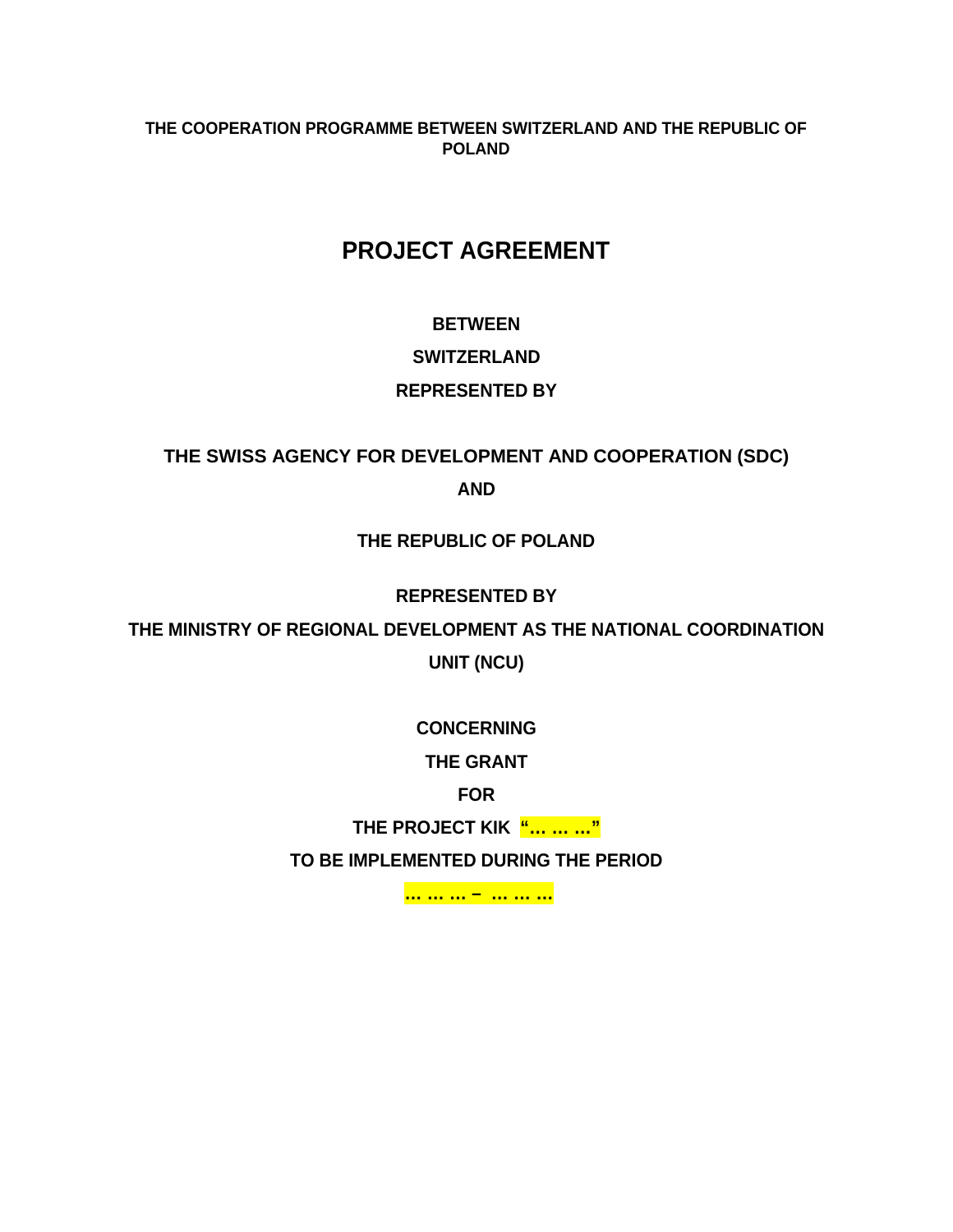The Government of Switzerland and the Government of the Republic of Poland

Having regard to the friendly relations between the two countries,

Desirous of strengthening these relations and the fruitful co-operation between the two countries,

Intending to promote further the social and economic development in the Republic of Poland,

Referring to the Framework Agreement between the Swiss Federal Council and the Government of the Republic of Poland concerning the implementation of the Swiss-Polish cooperation programme to reduce economic and social disparities within the enlarged European Union, concluded on 20 December 2007,

Considering the Swiss Grant for the project  $\frac{m}{n}$   $\ldots$   $\ldots$ , in the Republic of Poland,

have agreed as follows:

# **Article 1**

#### **Definitions**

In this Project Agreement, unless the context otherwise requires, the following terms shall have the following meaning:

"Framework Agreement" means the Agreement between the Swiss Federal Council and the Government of the Republic of Poland concerning the implementation of the Swiss-Polish Cooperation Programme to reduce the economic and social disparities within the enlarged European Union, concluded on 20 December 2007;

"Contribution" means the non-reimbursable financial contribution granted by Switzerland under the Framework Agreement;

"Project Agreement" means the Agreement between the Swiss Agency for Development and Cooperation (SDC) and the Ministry of Regional Development acting as the National Coordination Unit (NCU) which lays down the rights and obligations of the Contracting Parties regarding the implementation of the Project;

"National Coordination Unit" (NCU) means the Polish unit in charge of the coordination of the Swiss-Polish Cooperation Programme. In reference to the Framework Agreement, Art 9., the Republic of Poland has authorized the Minister of Regional Development to act on its behalf as the NCU for the Swiss-Polish Cooperation Programme;

"Project" means all activities undertaken under this Project Agreement;

"Grant" means the non-reimbursable financial contribution granted by Switzerland under this Project Agreement;

"Contracting Parties" of the Project Agreement means the Polish Government, represented by the NCU on the one side and the Swiss Government, represented by SDC on the other side;

"Paying Authority" means the institution established in the Ministry of Finance ensuring appropriate financial control within the Swiss-Polish Cooperation Programme;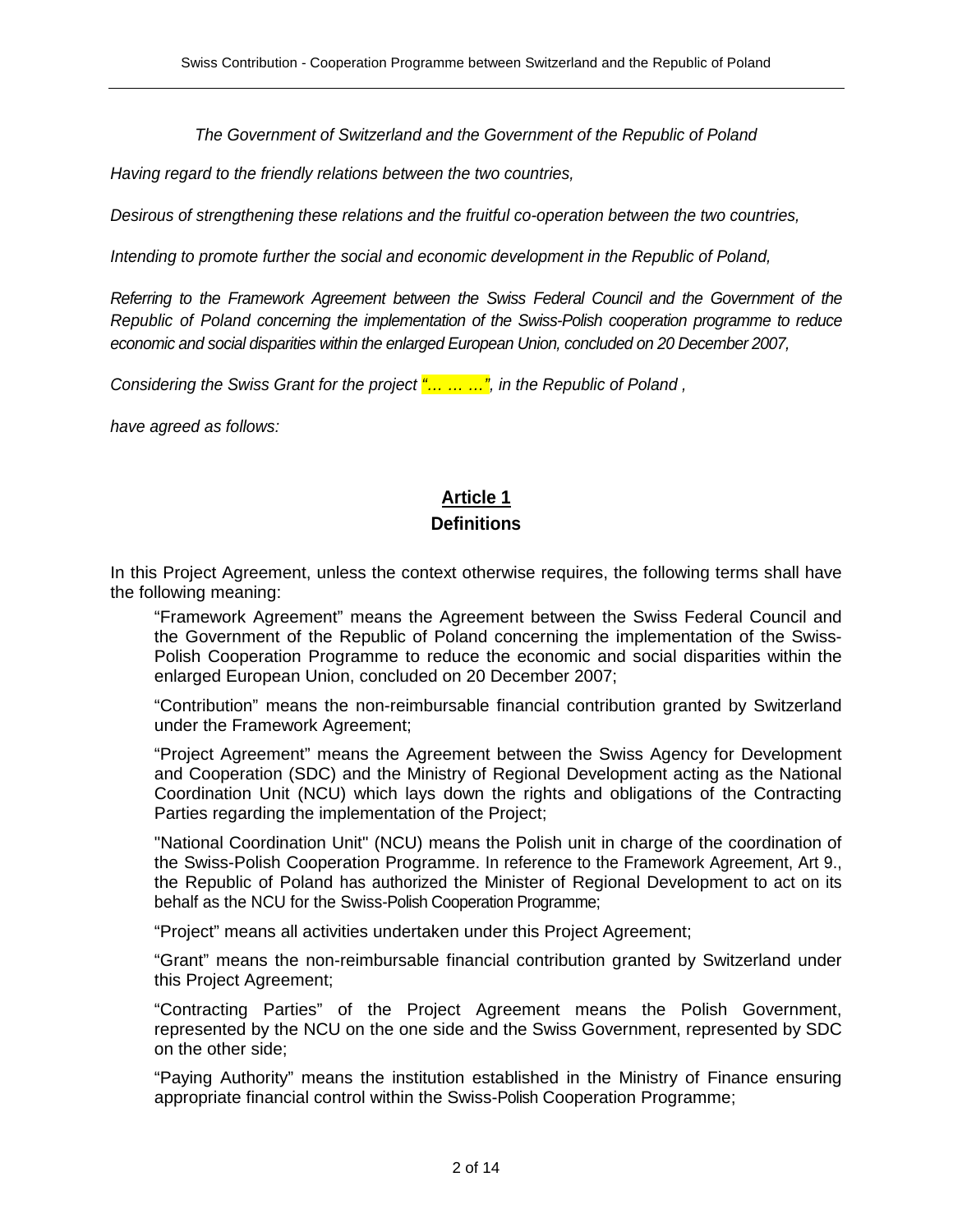"Intermediate Body" is the  $\frac{m}{n}$  acting under the responsibility of the NCU with regard to the Executing Agency implementing this Project;

"Executing Agency" is the  $\frac{n}{n}$  mandated by the Intermediate Body to implement the Project financed under this Project Agreement.

### **Article 2 Objectives and Scope of the Project**

- 2.1 The objective of the Project  $\frac{m}{2}$  is to  $\frac{m}{2}$  in  $\frac{m}{2}$ .
- 2.2 The Executing Agency is the "...".
- 2.3 The Project has to be implemented according to the following documents, forming the list of Annexes:

a) the confirmation of the Project approval by the SDC and its possible amendments agreed by the Contracting Parties (Annex 1)

- b) the main body of Final Project Proposal (Annex 2)
- c) updated Budget (Annex 3) and
- d) updated Project Logframe (Annex 4)

These annexes constitute an integral part of the Project Agreement.

- 2.4 The Project Agreement shall be implemented in compliance with the following documents:
	- a) the Framework Agreement and respective guidelines adopted on its basis

2.5 The Project Agreement shall be implemented based on all Annexes to the Final Project Proposal.

# **Article 3 Amount and Utilization**

- 3.1 The estimated total cost of the Project amounts to CHF .... The estimated eligible cost of the Project amounts to CHF ... (see Annex 1).
- 3.2 Switzerland shall provide a Grant **in Swiss Francs amounting to maximum CHF …** to the Republic of Poland for the implementation of the Project defined in Art. 2.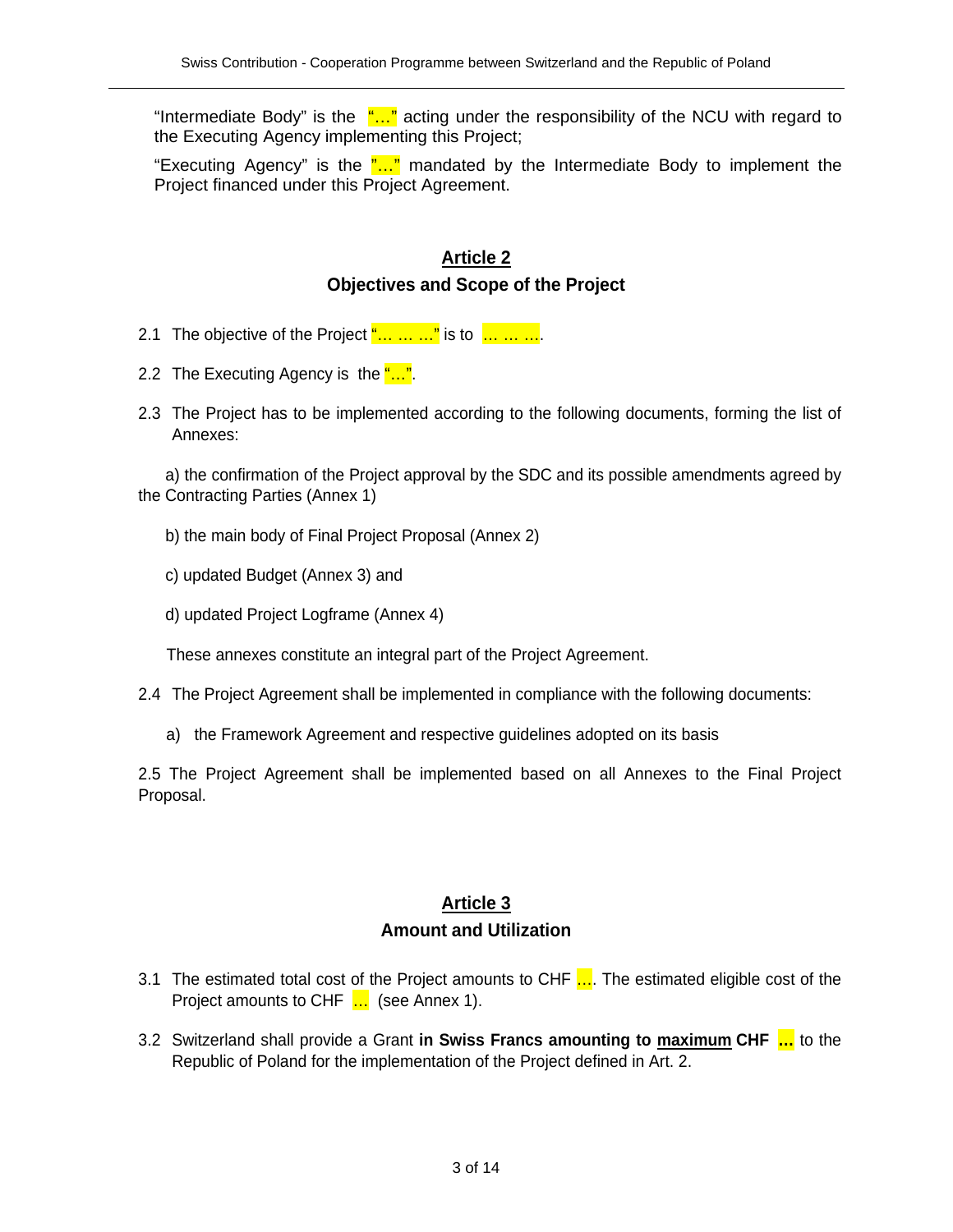- 3.3 The Grant shall cover **a maximum of 85 %** of the total eligible costs of the Project in Swiss Francs. This percentage shall never be exceeded during the project implementation. The NCU shall ensure the timely provision of the co-financing of a **minimum of 15 %** of the total eligible costs of the Project in Swiss Francs by domestic sources.
- 3.4 As stipulated in Art. 7.1 of the Framework Agreement, the Value Added Tax (VAT) shall be considered as an eligible cost only if it is genuinely and definitively borne by the Executing Agency. VAT, which is recoverable, by whatever means, shall not be considered eligible even if it is not actually recovered by the Executing Agency or by the final recipient.
- 3.5 As stipulated in Art. 7.2 of the Framework Agreement, other levies, taxes or charges, in particular direct taxes and social security contributions on salaries and wages, shall constitute eligible costs only if they are genuinely and definitively borne by the Executing Agency.
- 3.6 The following costs shall not be eligible for grant support: expenditures incurred before the signing of the present Project Agreement by all parties, interests on debt, the purchase of real estate and recoverable VAT as specified in Art. 3.4 of this Project Agreement.
- 3.7 The final date for eligibility of costs corresponds with the end of the Project's physical realization as defined in Art. 22.2. Eligibility of costs for reporting, auditing and evaluation ends six months after Project's physical completion. Reimbursement Requests must have been received by Switzerland not later than six months after the final date of eligibility of costs for reporting, auditing and evaluation.
- 3.8 Before the completion of the project, the Contracting Parties shall agree mutually on the use of any unutilised portion of the Grant.

# **Article 4 Reimbursement Procedures**

- 4.1 The Grant shall be disbursed in accordance with the Framework Agreement, Annex 2, chapters 3 and 4, and the updated Budget referred to in Article 2.3 lit. c (Annex 3).
- 4.2 Disbursements shall be made based on reimbursement request as well as the reports pursuant to Article 8.1, certified and verified by the NCU, in the form of reimbursements of eligible costs incurred within the Project. These reimbursements shall be pre-financed from the Polish state budget. Switzerland shall reimburse pre-financed funds upon receipt and approval of the reimbursement requests as well as the reports pursuant to Art. 8 and 9, with a reservation of the provisions of Article 4.6.
- 4.3 The payments are made by the Switzerland not later than within 45 calendar days after receiving both the reports pursuant in Article 8.1 and the reimbursement requests. The period might be prolonged in case when additional clarifications as regards the submitted Reimbursement Requests and/or the mentioned reports are needed. Those clarifications should be delivered within 15 calendar days after submission of a request of clarification, thus Switzerland payment procedure does not exceed 60 calendar days after receiving both the reports pursuant in Article 8.1 and the Reimbursement Requests.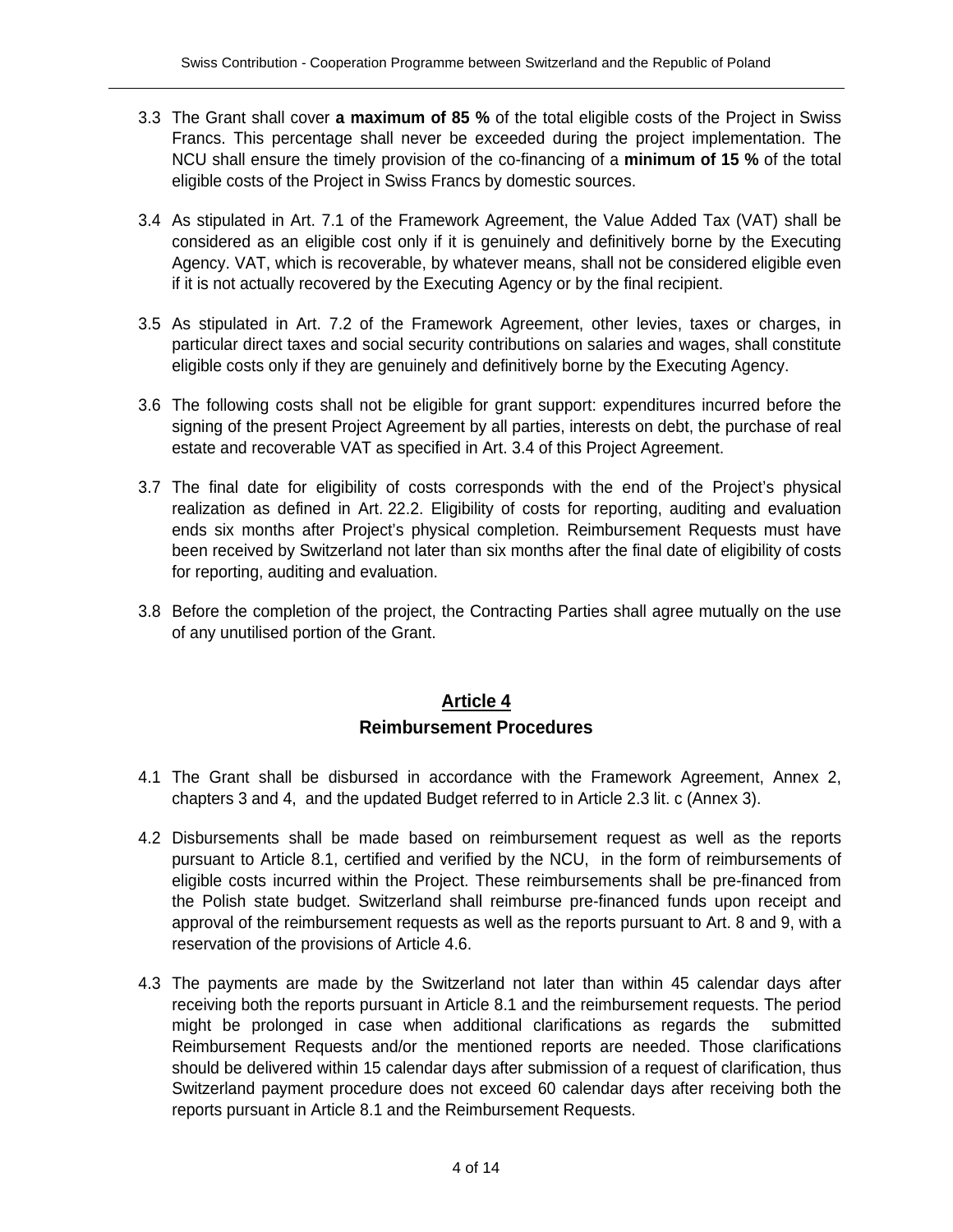- 4.4 The Reimbursement Requests based on payment claims of the Executing Agency sent to Switzerland by the Paying Authority shall be in Swiss Francs, whereas the Paying Authority shall convert the local currency into Swiss Francs at the purchase exchange rate of the National Bank of Poland prevailing at the date of issuing the Reimbursement Request.
- 4.5 Reimbursement Requests referred to in Article 4.4 must be received by Switzerland within six months after the end of the covered reporting period.
- 4.6 At Project completion:

A final reimbursement of maximum CHF ... shall be made by Switzerland after fulfilment of all contractual obligations of the Republic of Poland, after the receipt of the final Reimbursement Request submitted to Switzerland by the Paying Authority as well as the corresponding final Interim Report, the Project Completion Report and the conclusion of Final Financial Audit Report conducted.

4.7 All payments related to this Project Agreement shall be transferred by Switzerland in Swiss Francs to the Government of the Republic of Poland, National Economy Bank account no. ... <mark>… …</mark>, Swift N°GOSKPLPW , IBAN° … … … .

#### **Article 5**

#### **Procurement**

- 5.1 Procurement within the framework of the Project Agreement is to be made by the Executing Agency in accordance with the respective national law and regulations of the Republic of Poland, in compliance with the respective EU directives and with the Framework Agreement, Annex 2, chapter 3.3. A confirmation of compliance with the relevant procurement rules shall be provided to Switzerland by the NCU within 30 calendar days after the award of the contract. To increase transparency and to prevent corruption, tender documents shall contain an integrity clause.
- 5.2 According to Annex 2, Article 3.3 of the Framework Agreement, an English translation of the official tender evaluation report shall be provided to Switzerland for information at the latest 30 calendar days after the award of contract by the competent authorities.
- 5.3 If the public tenders are above the threshold of CHF 500`000, according to Annex 2, Article 3.3 of the Framework Agreement, the English translation of the tender documents and the contracts shall be submitted to Switzerland for information at the latest 20 calendar days before commencement of tendering and 20 calendar days after the signing of the contracts, respectively. The respective translation costs will be borne by the Project and financed under the Grant.
- 5.4 Switzerland shall have the right to participate in the tender evaluation committee as an observer.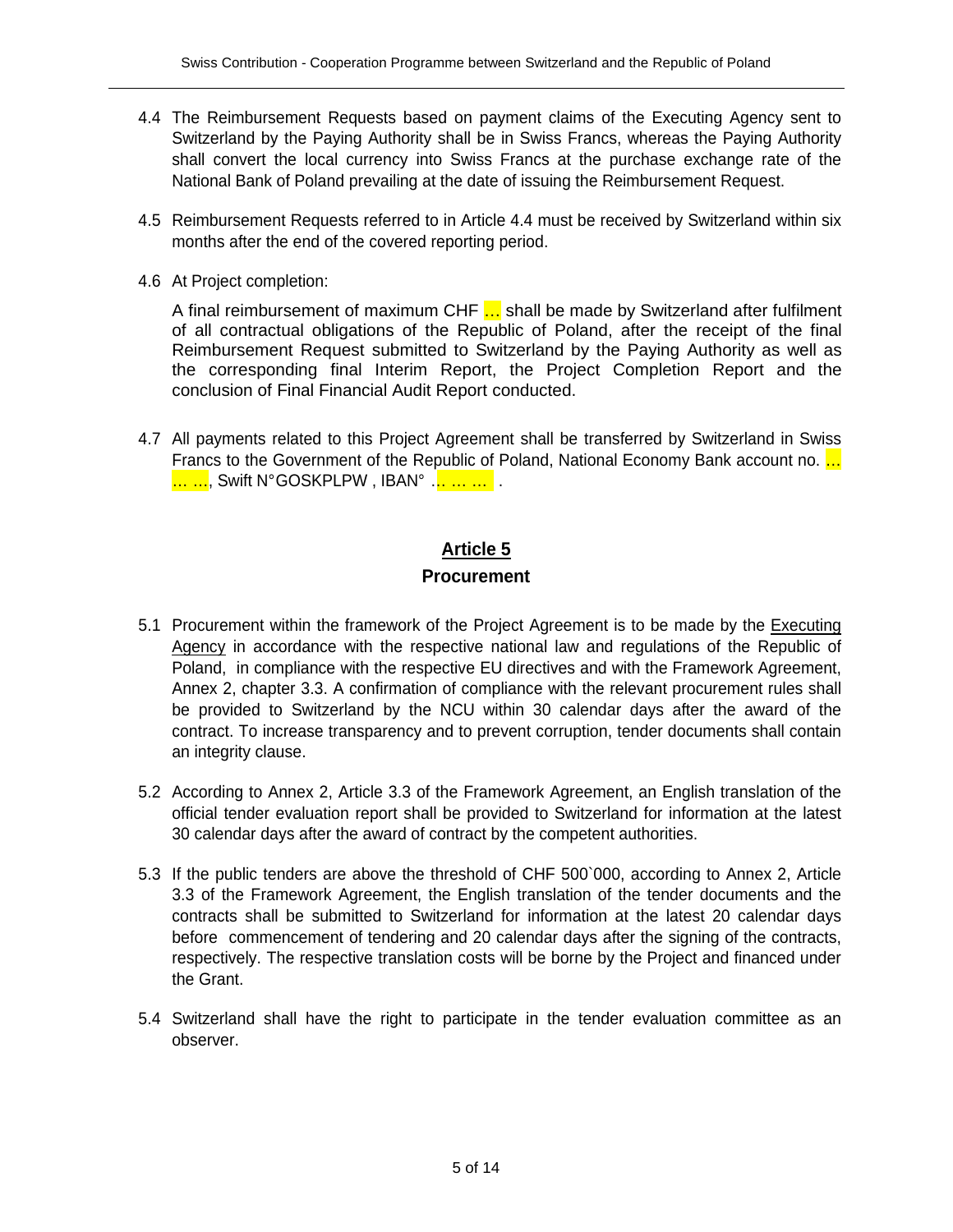5.5 If, according to the respective national law and EU directives, the public procurement law does not apply to contracts concluded within the framework of the Project Agreement, the NCU shall ensure fair competition and equal treatment of potential contractors.

## **Article 6 Responsibilities of NCU**

- 6.1 The NCU shall take or delegate all actions within its field of competences and responsibility, including coordination, the provision of advanced payments, control of the co-financing, construction permits and other measures, necessary or appropriate, for carrying out the Project.
- 6.2 The NCU supervises and steers the implementation of the Project.
- 6.3 The NCU is responsible for the implementation, controlling and evaluation of the Project as well as for the use of the Grant in accordance with this Project Agreement, and as stated in the Annex 2 of the Framework Agreement. The NCU ensures the compliance of the Executing Agency and other entities with this Project Agreement as well as with the Framework Agreement.
- 6.4 The NCU shall ensure that an Implementation Agreement is concluded with the **Executing** Agency. This Implementation Agreement shall comply with the Project Agreement and with the Framework Agreement. The same shall apply to any other contract subscribed in the framework of the implementation of the Project.
- 6.5 The Implementation Agreement referred to in Art. 6.4 shall state that the maximum amount which the Executing Agency may spend is PLN  $\ldots \ldots$  (total eligible costs), but that in any case the Project will not receive a Swiss co-financing which is higher than the maximum Grant amount indicated in Art. 3.2.
- 6.6 In case when the maximum amount indicated in the PLN in Article 6.5 above is spent by the Executing Agency but at the same time not the whole Grant in CHF indicated in Article 3.2 is spent, the Article 3.8 shall apply to use of the unutilized portion of the Grant.
- 6.7 The NCU undertakes to support, advise and inform the Swiss Embassy Swiss Contribution Office (or SDC) with regard to project-related issues. The NCU undertakes to inform the Swiss Embassy immediately in writing with regard to any developments that could seriously jeopardise the implementation of the Project. In the event of the threat of any irreparable disadvantage, the NCU shall immediately undertake to apply the requisite precautions.
- 6.8 The NCU and the Executing Agency will at all time clearly state that they are acting within the framework of the Swiss-Polish Cooperation Programme to reduce economic and social disparities within the enlarged European Union. All publications must refer to the Project as a "Swiss-Polish Project". The general public in Poland will be informed adequately about the Project and the support provided by Switzerland.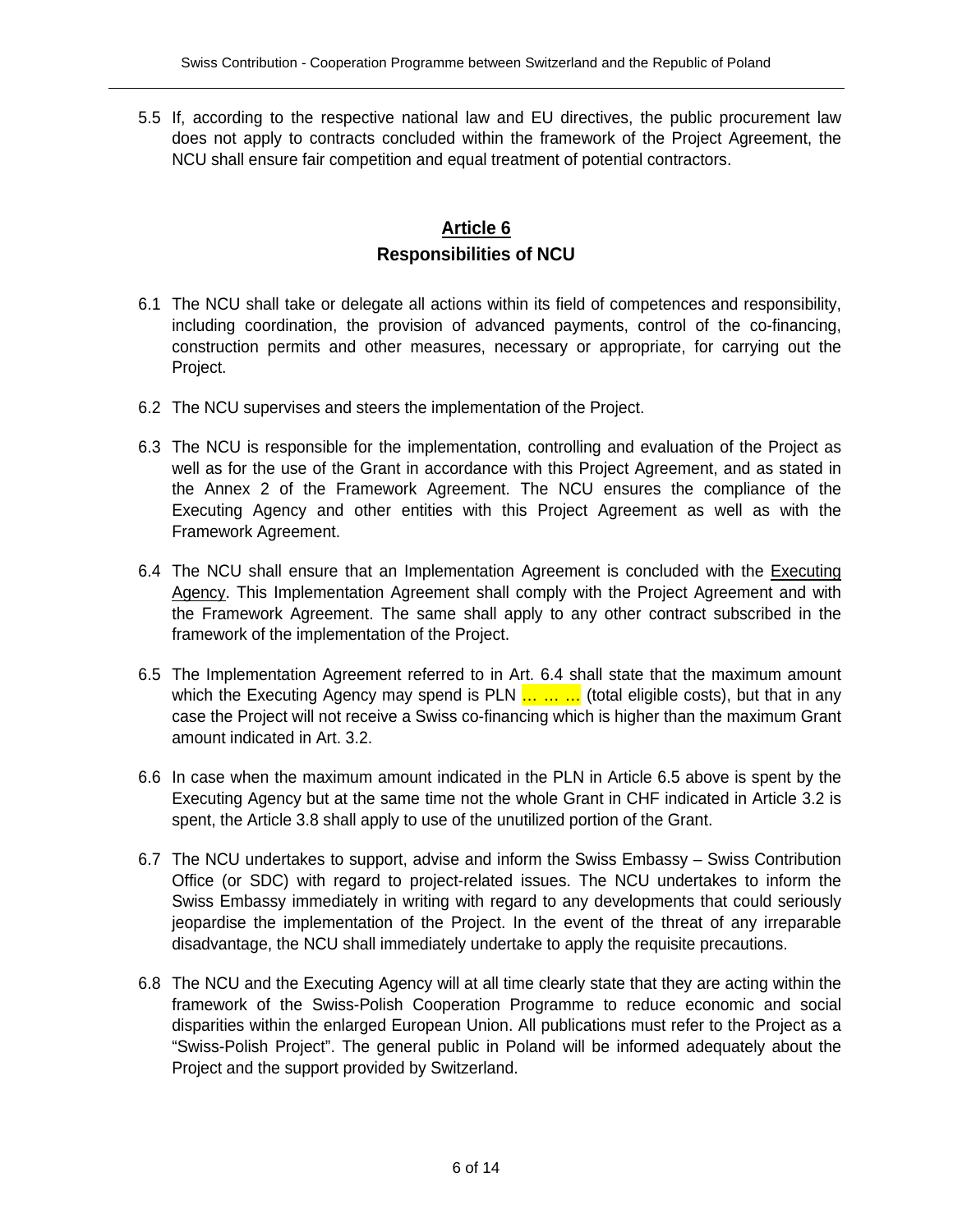6.9 All communications to SDC with regard to this Project Agreement shall be directed to the Swiss Embassy – Swiss Contribution Office in Warsaw which generally represents SDC towards the NCU (and the Intermediate Body).

## **Article 7 Monitoring and Review**

- 7.1 The NCU shall ensure the establishment of a monitoring system that allows to assess periodically the status of achievement of the proposed objectives. Results and conclusions have to be part of the project reports as mentioned in Art. 8 below and should be the base of the annual reports on the Swiss-Polish Cooperation Programme as stipulated in Art. 8 of the Framework Agreement.
- 7.2 A review shall be organised by the NCU at the end of the second year of the implementation of the Project. The purpose is monitoring of the project execution and deciding about possible actions to correct weaknesses. The terms of reference for the review shall be consulted with Switzerland.

# **Article 8 Reporting**

- 8.1 Interim Reports shall cover a period of at least 3 months and are due to Switzerland not later than 3 months after the end of the period covered. The first Interim Report covering the period of ... is due not later than ... Interim Reports support payment claims and are therefore to be presented to Switzerland with the corresponding Reimbursement Request. They include information on financial and physical progress, compare actual with planned expenses and provide an update on progress status, while confirming the co-financing. Any deviation has to be justified and corrective measures suggested. Interim Reports are elaborated by the Executing Agency in PLN and verified by the NCU.
- 8.2 Annual Project Reports are due to Switzerland not later than 4 months after the end of the calendar year. The first Annual Project Report covering the year  $\ldots$  is due not later than  $\ldots$ Annual Project Reports have an operational part that describes the progress of the Project and include a financial part (Financial Report) having a summary data on financial progress for the reporting year as well as cumulative data to date. They compare actual with planned expenses and progress, based on quantified targets for output and where possible outcome indicators. Any deviation has to be justified and corrective measures suggested. Annual project reports are not linked to Reimbursement Requests.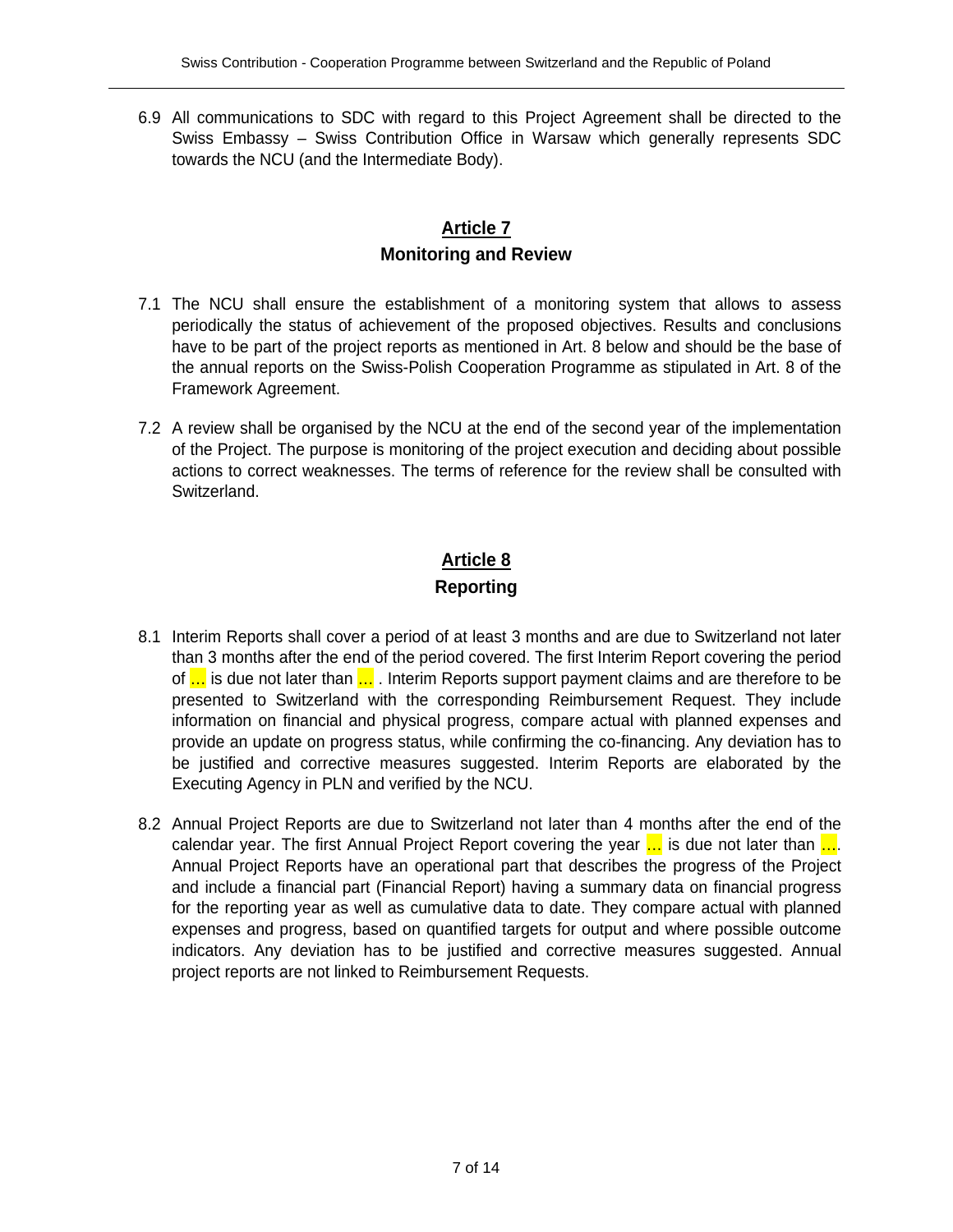- 8.3 The Project Completion Report is due not later than 6 months after the end of the Project completion, meaning not later than ... for this Project. The Project Completion Report together with the last Interim Report and the conclusions of the Final Financial Audit - is the base for the payment of the final reimbursement. The Project Completion Report has an operational part that documents and comments the overall achievement of outputs and outcomes against the original plan, the compliance with principles such as cross cutting themes and sustainability, and suggests lessons learned and conclusions. It contains a financial part (Final Financial Report) having a summary of financial data for the whole project and compare effective with planned expenses.
- 8.4 The financial parts of the Interim Reports, Annual Project Reports and of the Project Completion Report, based on invoices or documents of equivalent value, are to be presented in local currency. Summary and cumulative financial data in the Annual Reports as well as in the Project Completion Report shall additionally be presented in Swiss Francs, calculated at the exchange rates indicated in the Reimbursement Requests pertaining to the covered reporting period.

### **Article 9 Audit**

- 9.1 In accordance with the annual audit planning agreed upon with Switzerland, the Audit Institution established at the level of the Ministry of Finance and the entitled Audit Organisations (e.g. control unit of the Intermediate Body) shall perform control and audits in accordance with the respective national law of the Republic of Poland. In doing so, they shall verify the correct use of funds, make recommendations to strengthen the control system and report any actual or alleged fraud or irregularity.
- 9.2 Audit Organisations shall ensure that the Audit Institution has access to the documentation elaborated by them during their control and audits carried out within the Swiss-Polish Cooperation Programme.
- 9.3 An internal or an external certified Audit Organisation will carry out an intermediary Financial Audit covering two years of the implementation. The conclusions and recommendations shall be transmitted to the Swiss Embassy – Swiss Contribution Office by the NCU at the latest three months after the termination of the year in question.

The Intermediary Financial Audit should cover the period of ... Conclusions and recommendations have to be presented to Switzerland by the NCU not later than  $\ldots$ .

9.4 At Project's physical realization completion, an internal or external certified Audit Organisation will carry out a Final Financial Audit. The conclusions and recommendations shall be transmitted to Switzerland, together with the Project Completion Report, by the NCU at the latest 6 months after the termination of the Project, not later than  $\ldots$ .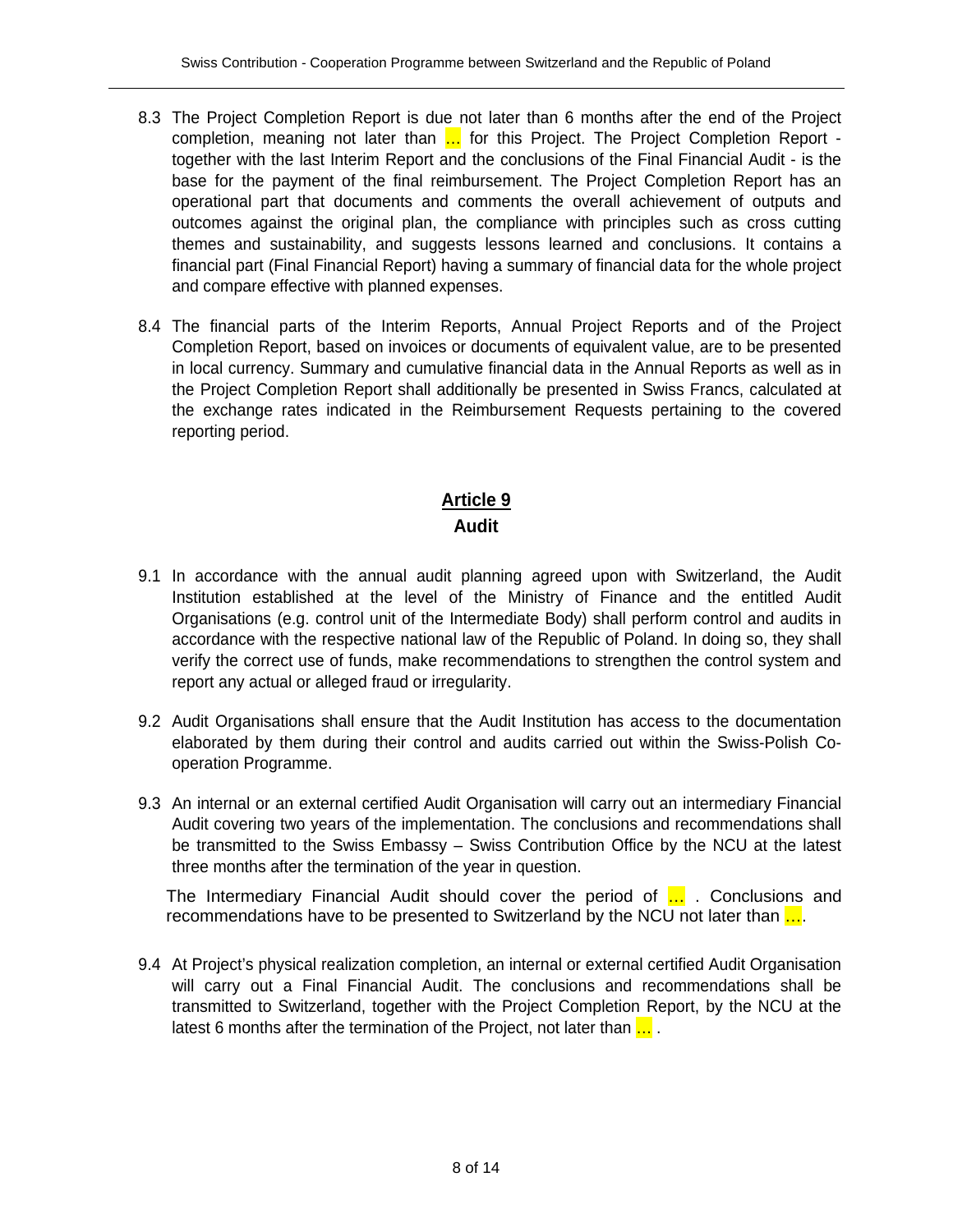9.5 The NCU shall ensure that an Audit Organisation for the Project will be appointed. The NCU confirms that the selected Audit Organisation is a public institution (or an external certified company) of recognised professional reputation and in line with the International Standards on Auditing (ISAs) issued by the International Auditing and Assurance Standards Board (IAASB) of the International Federation of Accountants.

In case of external audit: The costs are eligible for reimbursement and are included in the Project budget. In case of internal audit: Costs are borne by the respective internal Audit Organisation.

- 9.6 The objective of the audit of financial statements of the Project is to enable the Audit Organisation to express an opinion whether the financial statements are prepared, in all material respects, in accordance with an applicable financial reporting framework (ISA 200, point 3). Thus, financial statements need to be prepared in accordance with one, or a combination of the international accounting standards, the national accounting standards or another authoritative and comprehensive financial reporting framework which has been designed for use in financial reporting and is identified in the financial statements. The Audit Organisation shall conduct the financial audit in accordance with International Standards on Auditing (ISA), issued by the International Auditing and Assurance Standards Board (IAASB) of the International Federation of Accountants (IFAC), to obtain reasonable assurance that the financial statements taken as a whole are free from material misstatement, whether due to fraud or error (ISA 200, point 11a). Results of any previous audits shall be taken into consideration. The Audit Organisation shall take into account additional requirements that may be suggested by the NCU or by Switzerland.
- 9.7 In addition to the Audit Organisation's report on the financial statements, the Audit Organisation is expected to provide the Executing Agency with a management letter concerning any material weaknesses in accounting and internal control systems detected by the Audit Organisation. The copy of such letter shall be presented to the NCU. Audit arrangements with the Audit Organisation shall be effective for the whole Project duration unless it is terminated, amended or superseded with appropriate justifications.
- 9.8 The NCU shall comment the result of the audit and the proposed recommendations.
- 9.9 Switzerland shall have the right to request additional external financial reviews.

# **Article 10 Right of Examination**

Switzerland, as well as any third party appointed by it, shall have the right to visit the Project, conduct a comprehensive assessment or evaluation, and shall be granted full access to all documents and information related to the Project settled by this Project Agreement, during its implementation and 5 years after its completion. The NCU shall, upon request, ensure that the above mentioned authorised representatives are accompanied by the relevant personnel and are provided with the necessary assistance.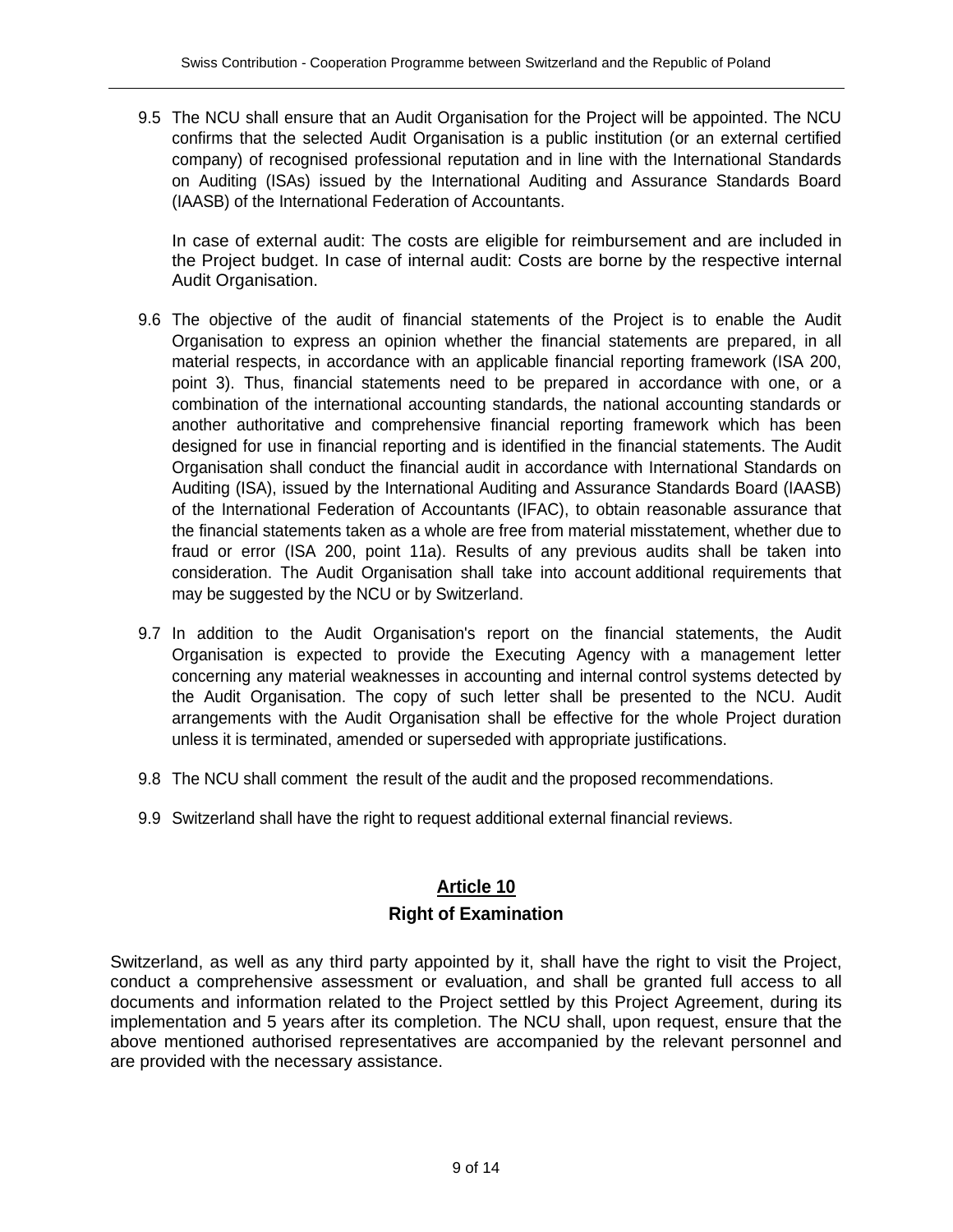# **Article 11 Project Material**

- 11.1 For the duration of the Project, goods procured under the Grant shall remain at the unrestricted disposal of the Project and shall not be diverted without prior written approval of Switzerland. No ownership transfer is allowed within five years after the completion of the Project, unless the Contracting Parties agree otherwise. SDC shall assume no liability whatsoever in connection with said goods.
- 11.2 For project material procured under the Contribution and used only during the Project implementation but not necessary for the purpose of the Project after its Completion, the Contracting Parties shall decide before the termination of the Project about post-completion ownership and use of the goods provided with the Contribution. Switzerland shall assume no liability whatsoever in connection with said goods.

# **Article 12**

#### **Liability**

SDC does not assume any risk or responsibility whatsoever for any damages, injuries, or other possible adverse effects caused by the Project, including, but not limited to inconsistencies in the planning of the Project, other project(s) that might affect it or that it might affect, or public discontent. It is the full and sole responsibility of the NCU to satisfactorily address such issues.

### **Article 13 Common Concern**

The Contracting Parties share a common concern in the fight against corruption, which jeopardises good governance and the proper use of resources needed for development, and, in addition, endangers fair and open competition based on price and quality. They declare, therefore, their intention of combining their efforts to fight corruption and, in particular, declare that whoever asks for, lets himself/herself be promised or accepts an advantage for acting or refraining from acting in the context of a mandate or contract within the framework of the Project Agreement will be considered to have committed an illegal act which shall not be accepted. Any actual case of this kind shall constitute sufficient grounds to justify termination of the Project Agreement, the annulment of the procurement or resulting award, or for taking any other corrective measure laid down by the Polish law.

### **Article 14 Suspension of payments**

14.1 SDC may decide on a suspension of payments if the implementation of the Project is not in compliance with the Project Agreement. SDC shall communicate such a decision and the underlying reason(s) immediately to the NCU in writing.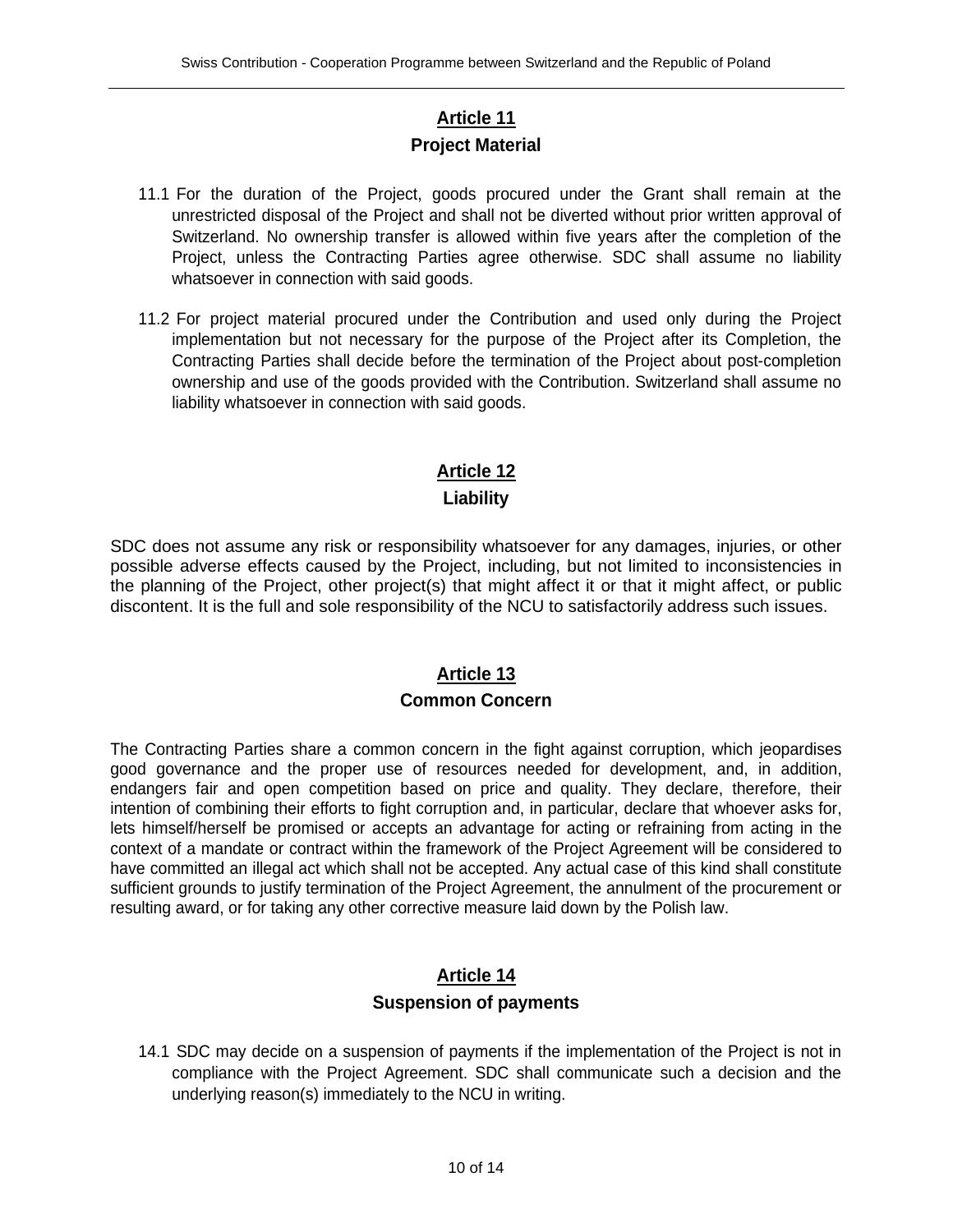- 14.2 SCD, before making the decision referred to in Article 14.1, shall consult the NCU to ensure that the decision is based on accurate facts.
- 14.3 The decision referred to in Article 14.1 shall be cancelled if the reason(s) communicated to the NCU do not longer exist and / or the problems referred to have been resolved to the satisfaction of the Contracting Parties and, consequently, the payments shall be resumed. SDC shall immediately communicate the cancellation of the decision to the NCU in writing.

# **Article 15 Refund of payments**

- 15.1 SDC may decide to request the NCU to refund the payments disbursed in accordance with the provisions of Article 4, if the suspension referred to in Article 14.1 is not feasible or not likely to be sufficient.
- 15.2 SDC before making the decision referred to in Article 15.1 shall consult the NCU to ensure that the decision is based on accurate facts.
- 15.3 SDC shall immediately inform the NCU about the decision referred to in Article 15.1 providing detailed justification.
- 15.4 The requested amount shall be refunded within three months from the date of receiving the information referred to in Article 15.3, subject to settlements of the decision referred to in Article 15.1.

### **Article 16 Post-Completion Obligations**

- 16.1 The NCU shall ensure that the Project is operational at least 5 years after it has been completed. An ex-post evaluation of the Project may be carried out by Switzerland.
- 16.2 Switzerland has neither responsibility for nor obligation to ensuring the maintenance, the repair or the undertaking of any measures for ensuring the safety and protection of persons, equipment, installations, of all objects on site or in the vicinity.
- 16.3 The Contracting Parties shall keep all documents concerning this Agreement and its implementation for 10 years after completion of this Project.

### **Article 17**

#### **Language**

All correspondence with Switzerland, including operational, financial and audit reports as well as project documents and any other papers related to the Project, shall be in English.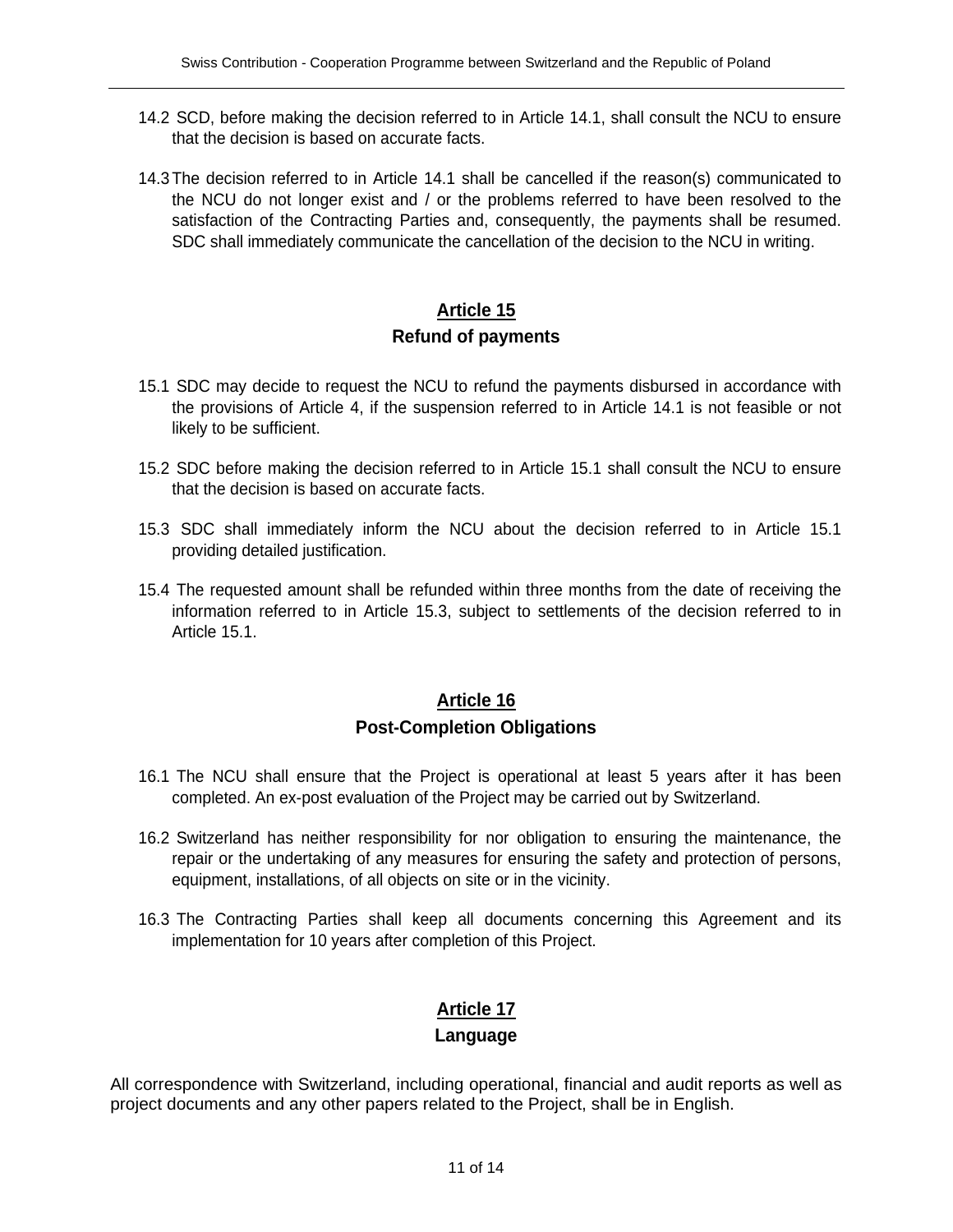# **Article 18 Competent Authorities**

For the Government of the Republic of Poland:

Minister of Regional Development

Ul. Wspólna 2/4

00-926 Warszawa

Poland

For the Swiss Government: Swiss Agency for Development and Cooperation (SDC) Freiburgerstrasse 130 CH - 3003 Bern **Switzerland** Tel: +41 31 / Fax: +41 31

Swiss Contribution Office Embassy of Switzerland Al. Ujazdowskie 27 00-540 Warszawa Poland

# **Article 19 Settlement of Disputes**

In accordance with Art. 11 of the Framework Agreement, any dispute which may result from the application of this Project Agreement shall be solved by diplomatic means.

#### **Article 20**

#### **Project Modifications and Amendments to the Project Agreement**

20.1 Any amendment to this Project Agreement and its Annexes shall be made in writing with the mutual agreement of the Contracting Parties and according to their respective procedures.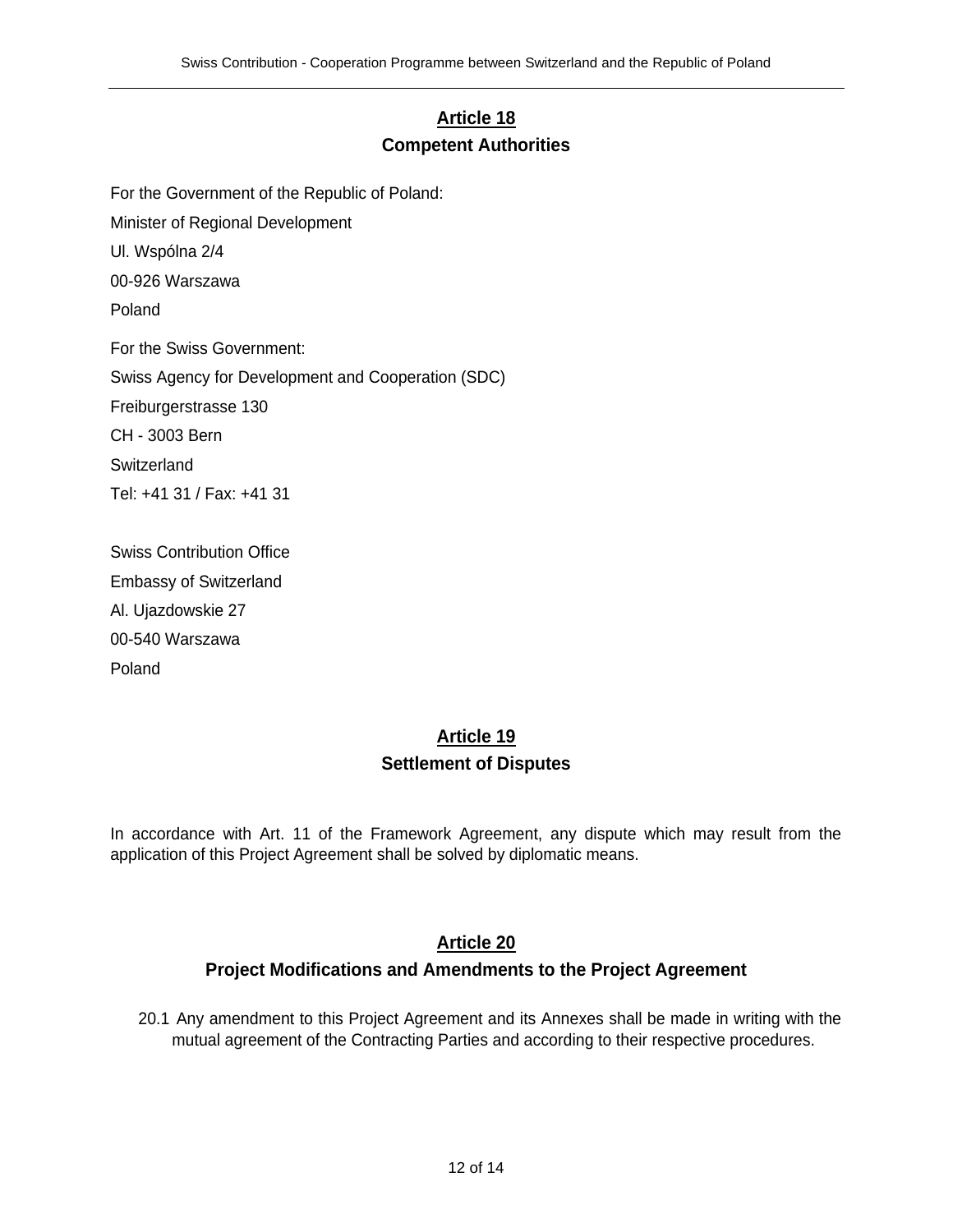- 20.2 Any increase of the Project total eligible cost, any significant changes within the total eligible cost as well as any strategic changes or conceptual adjustments to the Project shall be discussed with and approved by Switzerland.
- 20.3 The provisions of Article 20.1 and 20.2 do not apply to the modifications specified hereafter:
	- a. transfers between categories referred to in updated Budget as mentioned in Article 2.3 lit. c (Annex 3) which amount to maximum 15% of the category the transfer is made from.

 Increases of the management cost shall always be discussed with and approved by Switzerland

b. changes of the reporting periods for the Project Interim Reports referred to in Article 8.1, in conformity with the Framework Agreement.

The NCU shall inform SDC in writing about any modification of the Project according to Article 20.3 lit a and lit. b above.

#### **Article 21**

#### **Termination, Suspension**

- 21.1 This Project Agreement can be terminated at any time by one of the Contracting Parties upon a six-month prior written notice. Prior to making such a decision, the Contracting Parties shall enter into a dialogue to ensure that it is based on accurate and correct facts. The Contracting Parties shall decide by mutual agreement on any consequences of the termination.
- 21.2 If either Contracting Party considers that the aims of the Project Agreement can no longer be achieved or that the other Contracting Party is not meeting its obligations, it shall have the right to suspend immediately the application of this Project Agreement by giving the other Contracting Party a written notice on the grounds.

### **Article 22 Entry into Force, Duration**

- 22.1 This Project Agreement shall enter into force on the date of its signing by the Contracting Parties and shall remain in force until 5 years have elapsed after the date of the completion of the Project.
- 22.2 The physical scope of the Project shall be implemented in  $\ldots$  months, starting on  $\ldots$  and ending on .... The project completion date ... corresponds with the final date for eligibility of costs for reporting, auditing and evaluation.

Done in Warsaw on ………………., in two authentic copies in the English language.

For the Swiss Embassy in Warsaw

For the Ministry of Regional Development